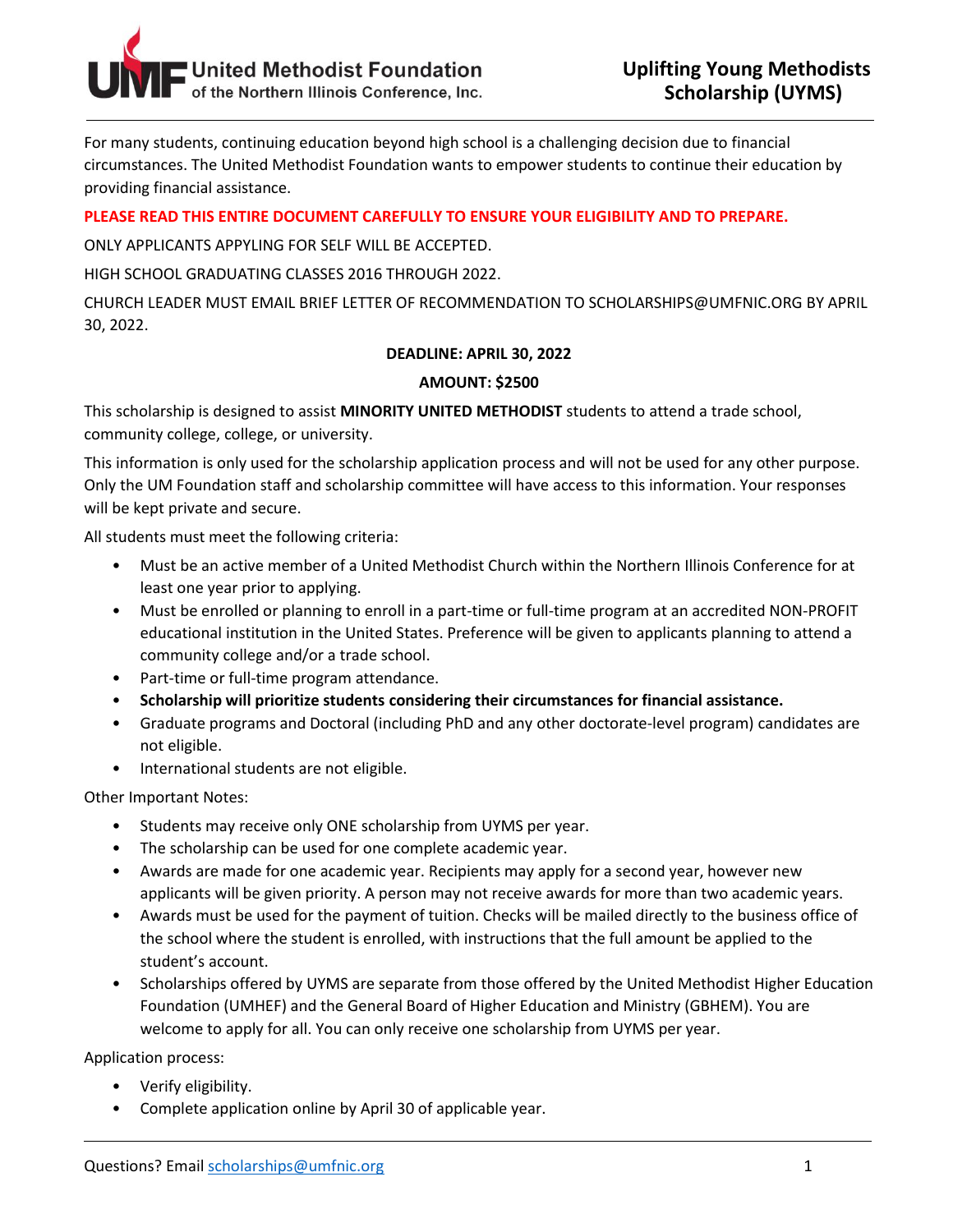

- All awards are made for the subsequent academic year.
- You will be notified via email of your application disposition by mid-June.
- UYMS will transfer awarded funds to the recipient's school in the fall after verification of enrollment is received from the school's Registrar's Office. It is the recipient's responsibility to request and ensure that their Registrar's Office sends verification of their enrollment to UYMS no later than October 1. A reminder about this requirement will be sent with award notifications.

\* \* \* \* \* \* \* \* \* \* \* \* \* \* \* \* \*

ONLY ONLINE APPLICATIONS WILL BE ACCEPTED.

START HERE[: https://umfnic.org/uplift](https://umfnic.org/uplift)

**BEFORE YOU BEGIN, PREPARE AND GATHER THE FOLLOWING INFORMATION:**

#### **Applicant Information**

Your Email \* Your FIRST name as it appears in your school registration \* Your LAST name as it appears in your school registration \* Your MIDDLE name or initial as it appears in your school registration (if applicable) Your date of birth \* Your preferred mailing street address \* Your street #2 (if applicable) Your city \* Your state \* Your zip code \* Your primary phone number \* Your preferred pronouns (if desired, enter "prefer not to answer") \* Describe how you identify in terms of gender, race, ethnicity, and other terms. \*

## **Church Information**

In which UM church is your membership? (enter full name and address) \*

Name of church leader (pastor, youth leader, Sunday school teacher, etc.) to provide personal recommendation (you must ask this leader to email a very brief letter of recommendation) \*

CHURCH LEADER MUST EMAIL BRIEF LETTER OF RECOMMENDATION TO SCHOLARSHIPS@UMFNIC.ORG BY APRIL 30, 2022.

Church leader's email \*

How long have you been a member of this UM church? (round to years) \*

Briefly describe your involvement in the church (1000 characters or less) \*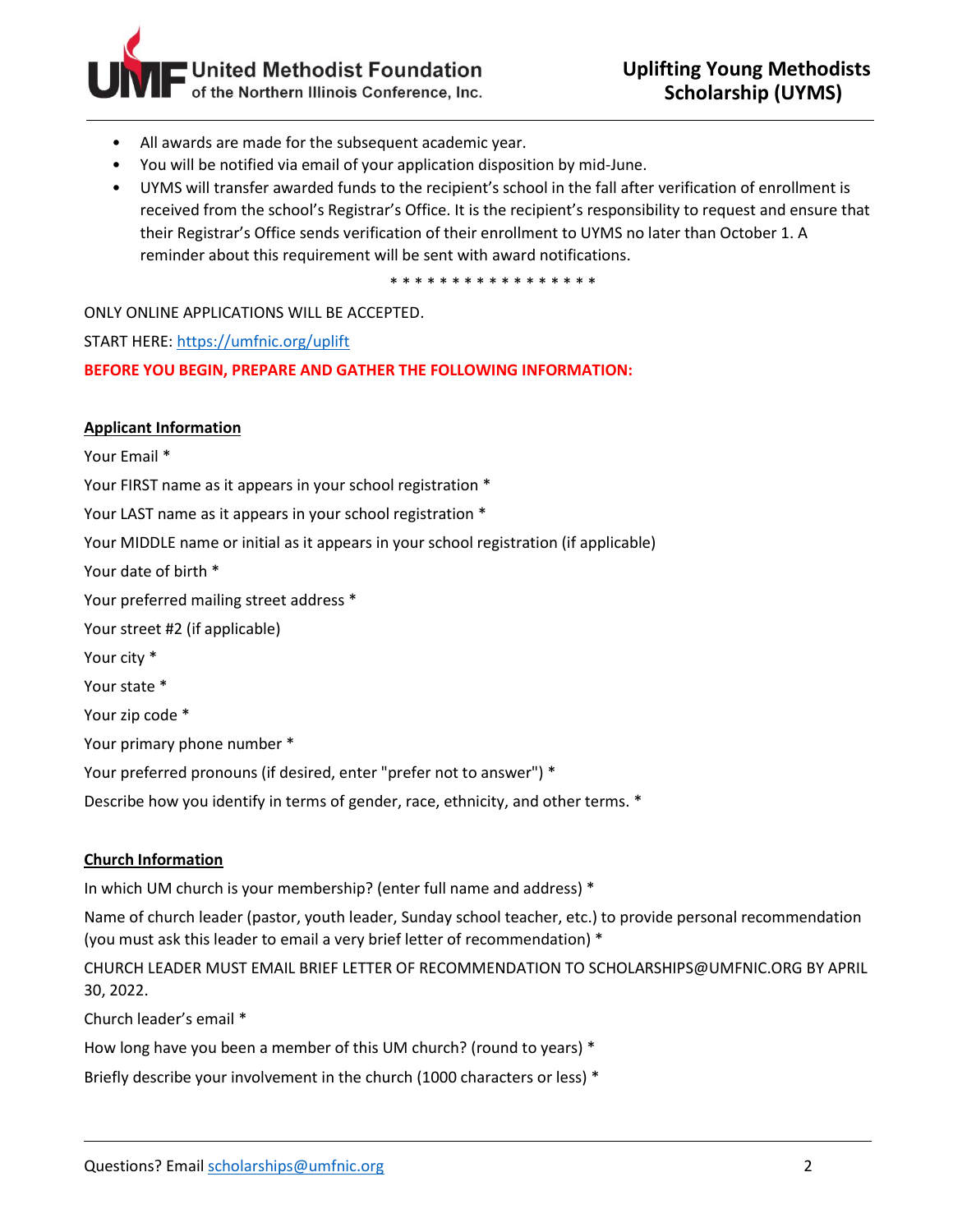

## **High School Information**

High school graduation year \*

High school name and address \*

High school unweighted GPA (4.0 scale) \*

Briefly describe your school activities (clubs, sports, band, etc.), volunteer service, jobs, internships, and any honors you may have received (2000 characters or less) \*

# **Post-High School Information**

Name and address of the college, university, or trade school in which you are enrolled or will soon enroll \* Website URL of the educational institution (copy and paste the URL from your browser) \* Your enrollment status (current or near future) \*

- Full-time
- Part-time

Your employment status (check all that apply) \*

- Currently full-time
- Currently part-time
- Not currently employed
- Planning full-time employment while attending school
- Planning part-time employment while attending school
- Not planning employment while attending school

What year will the 2022-2023 school year be for your post-secondary education?

Degree / certification being sought \*

"Certification" covers a multitude of vocations: e.g. computers, health care, hospitality, legal, logistics, trade, etc.

- Associate
- Bachelor of Arts
- Bachelor of Science
- Certification in vocational training

Identify your major or, if certification, the vocation and name of the certification. \*

If 2022-2023 will be your 2nd year or later, what is your current GPA? (4.0 scale; if 1st year, enter 0) \*

Anticipated graduation year \*

What are your plans as they relate to your future educational goals and aspirations?

- Strengthen skills
- Earn degree and transfer to another school
- Graduate and enter workforce
- Graduate and seek higher degree